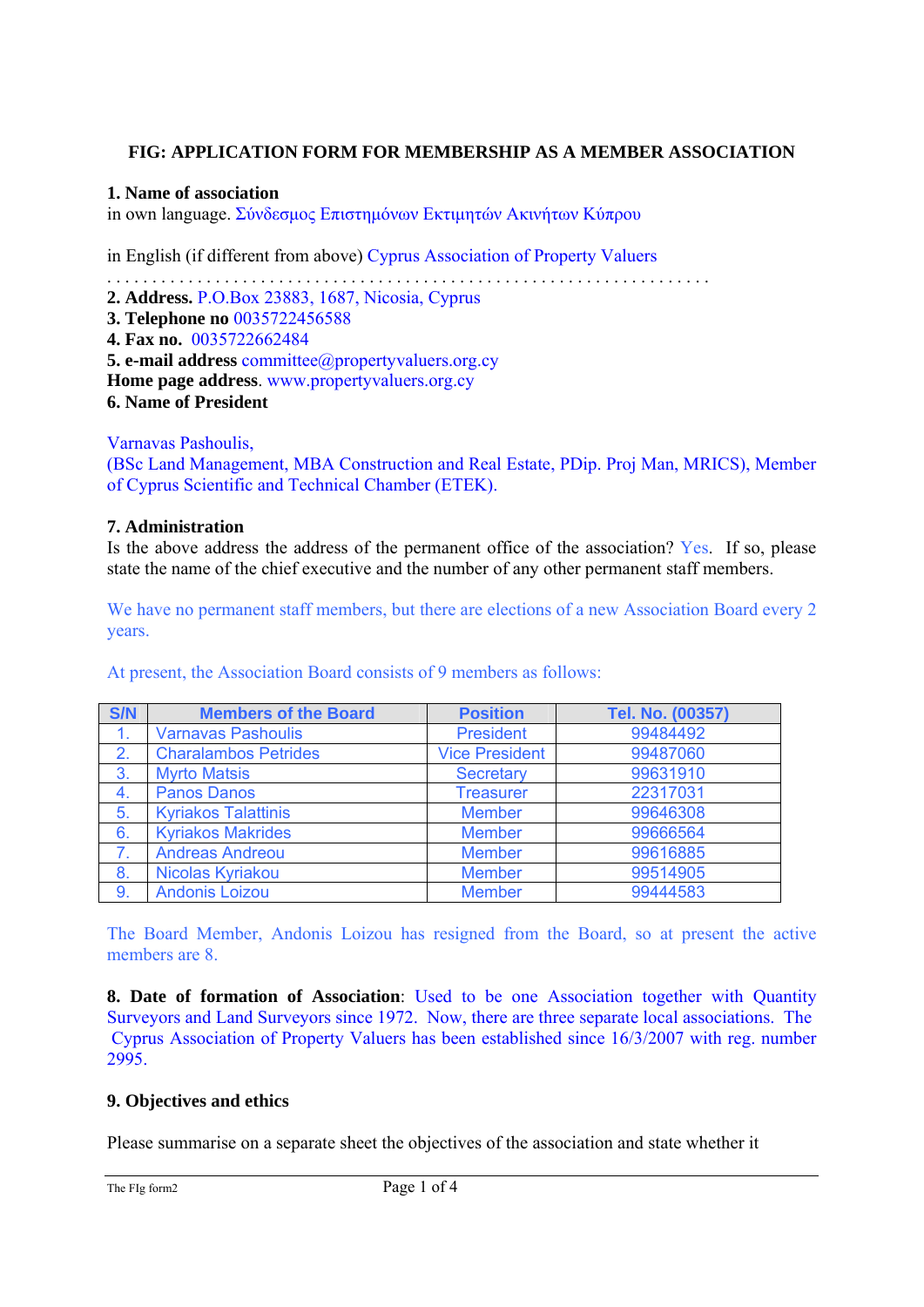enforces disciplinary procedures; and enclose a copy of its constitution and rules (including, where applicable, its code of conduct).

### **10. Routes of entry to membership**

Please provide the following information on a separate sheet • the title held by qualified members of the association Member of the Cyprus Association of Property Valuers. (see list of members)

• the level of academic qualification required to obtain the title

Minimum 3 years BSc in Estate Management or equivalent. Also he/she must be registered with the Cyprus Scientific and Technical Chamber (Official government body that issues the license to practice the Valuation profession in Cyprus). The majority of members are also Chartered Valuation Surveyors, but this is not a prerequisite for membership.

• whether academic training programmes to this level are available in your country (if not, please state how and where members obtain their academic training) There are no academic training programmes in my Country to this level. The majority of members have acquired their academic qualification from UK Universities.

• what approved professional experience is required on completion of academic training and prior to acquisition of the title

No professional experience is required after registration with Cyprus Scientific and Technical Chamber. However, the Association has recommended to the Chamber to introduce the minimum of 2 years of proved practical experience from a qualified office of Licensed Valuers. The matter is pending to the House of Representatives for approval.

• what the requirements are for continuing professional development and whether this is mandatory or voluntary

It is voluntary, but the Association organizes with the RICS Cyprus Association every year a Real Estate Conference as well as short term seminars.

• if the association also admits technician or sub-professional members and, if so, the qualifications required for entry to this grade of membership

No such class exists

# **11. Members**

No. of holders the title qualified 83 (Eighty three) active members (non active members 17) qualifying N/A

No. of technician or sub-professional members qualified No technicians are accepted qualifying . No technicians are accepted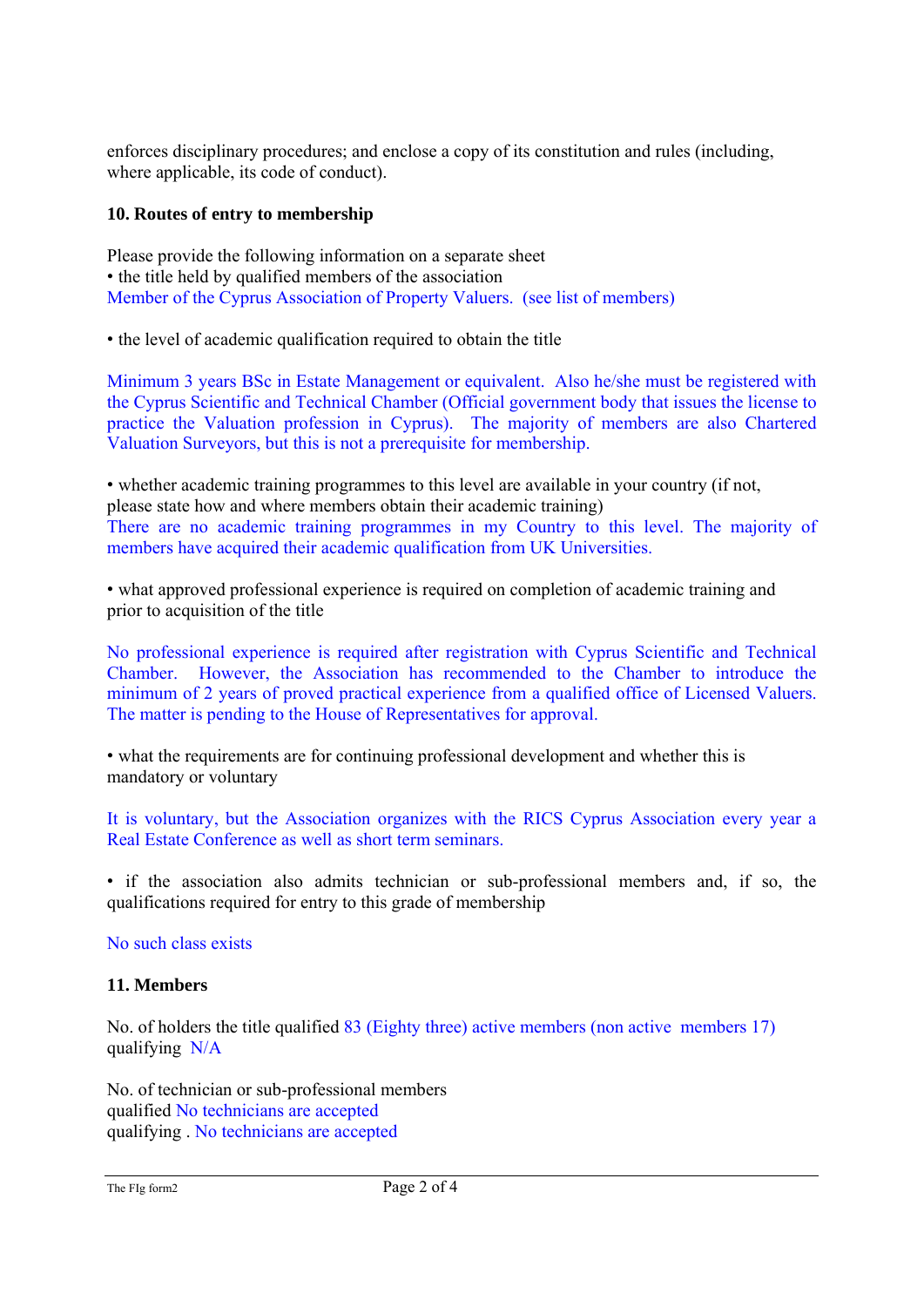### **12. Specialisations**

% of qualified members whose principal specialisation is

- hydrography . . . . . . . . . . . . . . . . . . . . . . . . . . .
- positioning/measurement . . . . . . . . . . . . . . . . . . . . . . . . . . .
- engineering surveys . . . . . . . . . . . . . . . . . . . . . . . . . . .
- cadastre/land management . . . . . . . . . . . . . . . . . . . . . . . . . . .
- spatial planning/development . . . . . . . . . . . . . . . . . . . . . . . . . . .
- valuation/real estate management 100%
- construction cost management . . . . . . . . . . . . . . . . . . . . . . . . . . .

# **13. Statutory recognition**

Is the association constituted by statute? YES, under the Societies and Institutions Law 1972 of Cyprus.

Please list on a separate sheet those activities undertaken by your members which are regulated by statute and state whether any or all of these can be performed only by members of your Association. If not, please state who else can acquire the title to perform any of the activities.

All property valuations. Practicing the profession of the Land Valuer by any other Association or its physical persons without being eligible and register at the Land Valuation Division of the Cyprus Scientific and Technical Chamber, under law No. 224/1990, is illegal and is a criminal offence. In addition, I would like to inform you that although the Cyprus Association of Rural and Survey Engineering is registered as a National Delegate to Commission No. 9, in Cyprus they are not allowed to practice our profession, because they do not meet the academic requirement of our profession.

# **14. Employment**

% of qualified members

- self-employed and employed in private practice 73
- teaching. . . . . . . . . . . . . . . . . . . . . . . . . . . . . . . . . . . . . . . . . . . . . . . . . . . . . . . .
- employed by government 12
- employed in the commercial or other sectors 5

# **15. Subscriptions**

Please state the annual subscription payable by each grade of membership

We have no grades; but qualified members under law. The subscription today is 42 EURO annually.

#### **16. Services to members**

Does the association publish a journal (if so, please state title and frequency)